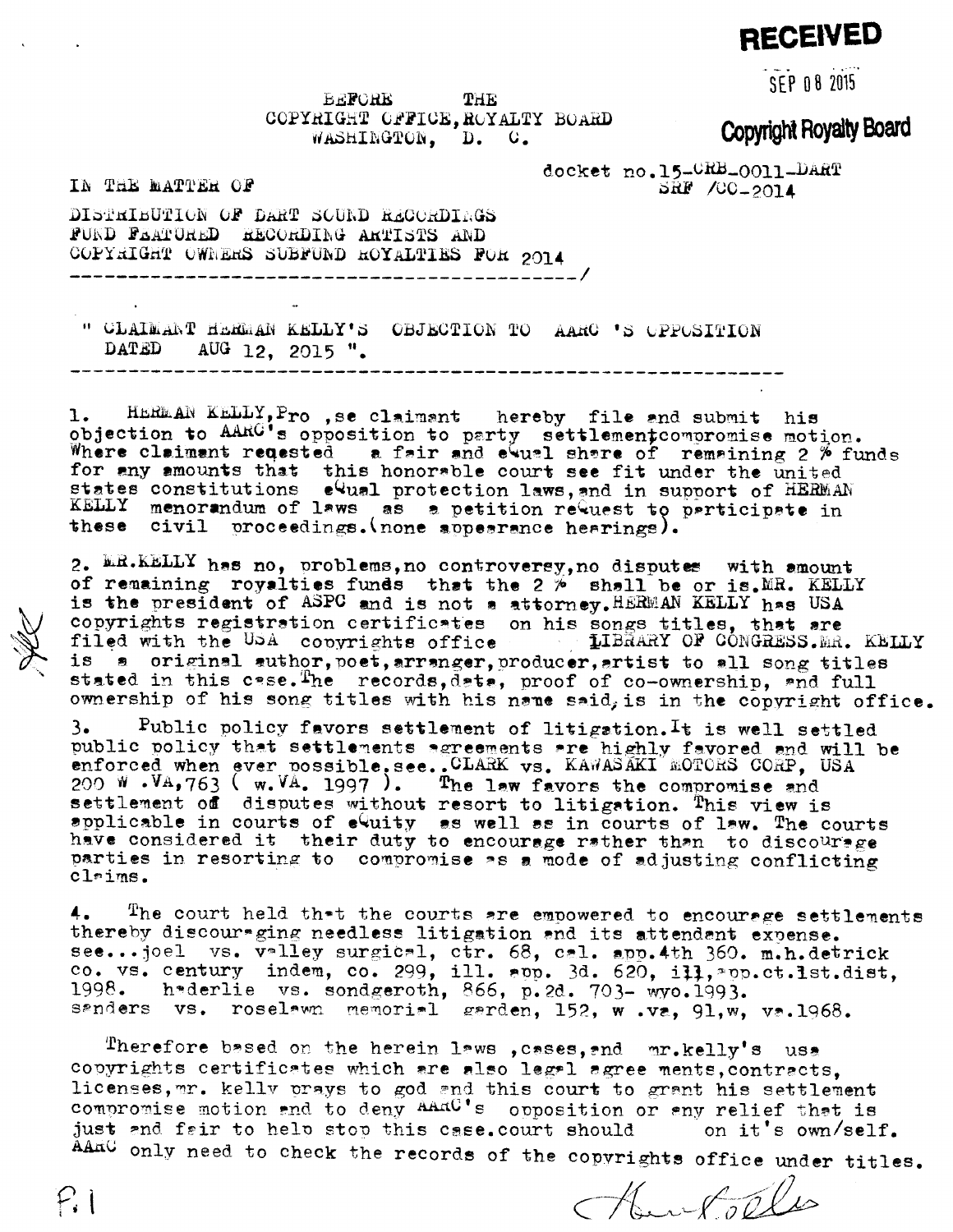certificate of copyright registration provide prima facie evidence<br>that copyrights are valid, see,. DBC, of New York, Inc. vs. Merit. that copyrights are valid, see.. DBC, of New York, Inc. Diamond corp, SDNY, 1991, 768, f. supp. 414.

<sup>17</sup> USC & <sup>201</sup> states... copyright in <sup>a</sup> work protected under this title vests initially in the author,

Valid copyright registration are prima facie evidence of originality and authorship, see.... Milene Music, Inc, vs, Gotauco, D.C.R.I. 1982, 551, f, supp, 1288,

failure of copyright holder to indicate on registration application that works for which protection was sought were derivative works did not deprive works of copyright protection where works were based on copyright holder's preexisting works and where there was no intention to mislead, see... Iris Arc, vs. S.S. Sarna, Inc, D.C.N.Y. 1985, 621, f, supp, 916.

17 USCS & 106 a states... subject to section 107 and independent of the exclusive rights provided in section 106 the author of <sup>a</sup> work the exclusive rights provided in section 100 the author or a work.<br>of visual art, shall have the right to claim authorship of that work.

<sup>18</sup> Am, Jur, 2d, a 141 copyright.., where someone other than the author is identified as copyright claimant in <sup>a</sup> registration another registration for the same version may be made by the author in his or her own name as copyright claimant, see... USCS Administrative or her own name as copyright claimant, see... USCS Administrativ<br>Rules Of Procedure Copyright Office, 37, C F R & 202. 3 b, 6, ii.

The author of <sup>a</sup> preexisting work may properly assign to another the right to use it in <sup>a</sup> derivative work, see... Stewart vs, Abend 1990, US, 109, L. Wd, 2d, 184, 110, S. Ct, 1750, 14, USPQ 2d, 1614..

18 Am, Jur <sup>2</sup> <sup>d</sup> & 68, copyright.., the copyright act of 1976 provides that any of the exclusive rights comprised in <sup>a</sup> copyright may be tramsferred and owned separately and that the owner of any particular exclusive right is entitled to the extent of that right +o all the protection and remedies accorded to <sup>a</sup> copyright owner. see.....17 USCS & 201 d, 2.

production of certificate of registration to design presumptively constitutes showing of copyright ownership, see. Lida, Inc. 'exollini Inc. SDNY, 1991, 768, f. supp. 439... <sup>17</sup> USC & 410.

owners of copyright musical composition were entitled to royalties from defendants who made new arrangements of compositions and manufactured phonograph records of such copies, see.. Leo Feist, mc, vs. Appollo Records, N.Y. Corp, DCNT, 1969, 300, f. supp. 32.

co- owners are entitled to claim copyright in undivided whole<br>of protected work, see.. 17 USCA & 101, 201 (a).<br>designer view , Inc, vs, Publix Super Markets, Inc.<br>764, f. supp. 1473, S.D. fla, 1991.

 $P\mathcal{Z}$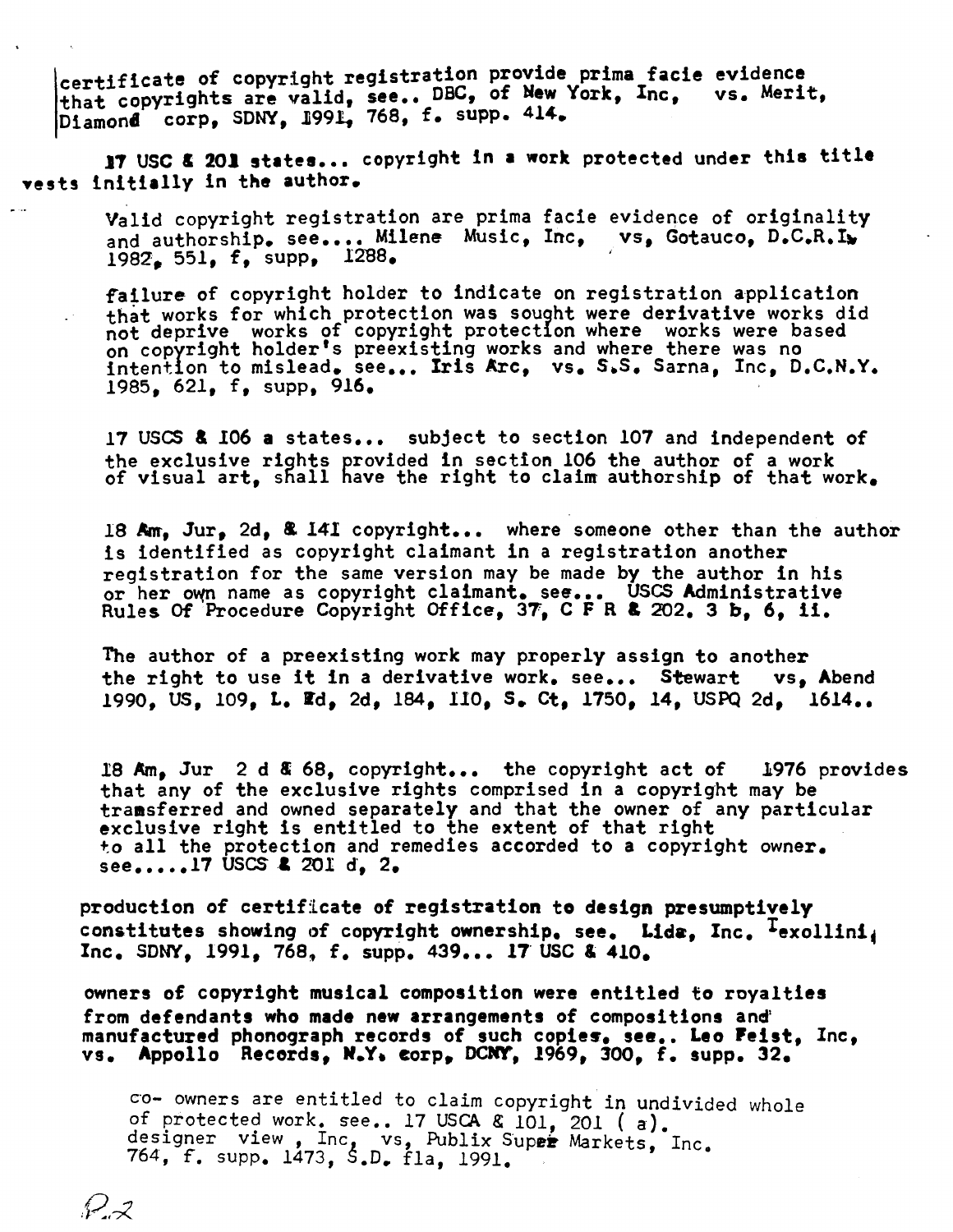HERMAN KELLY Plaintiff witnesses written affirmation statement.

Song musicological analysis

-----------------

The following herein undersigned persons are plaintiff,s legal witnesses in these copyrights proceedings claims or actions matter. Herman Kelly is the writer, artist, who composëd,wrote,arranged, recorded published the song " " DANCE TO THE DRUMMER,s BEAT.USA COPYRIGHTS REGISTRATION<br>CERTIFICATE # eu 780711. CERTIFICATE #

WITNESSES SWORN UNDER OATH OF PERJURY ;as true and correct to the best of their knowledge that the song dance to the drummer, s beat sound just like the song 1 THING by Amerie usa copyright # pa 1-281-828 . Both songs has same lyrics structures, harmony, arrangements, melody) rhythm, tempo, beats, used the instruments, has the same styles as a vocal group singing sounds. The song dance to the drummer,s beat and song <sup>1</sup> Thing are in witnesses possession, that was sold at re tail stores, all over usa. No one or person paid witnesses to make their personal analysis ,and opinion to review both songs said herein.

Satuil Darry Alek Har Mary sin Elward

Vinus Ogbly Ravid Groz Robski Fitzgerald

HARAN CARTH's TRaklin Sucker  $44.17$ eg Baxter Daniel

blanc ture

Roberto Perez.

Herald W Hoffstolly

The aboved citizen of united states of america live in USA We like all kinds of music .MCPS mechanical copyright protection society on behalf of Afterschool publishing co,Inc. requested our reviews on Herman Kelly,s song dance to the drummer,s beat that was written, composed in <sup>1969</sup> and performed in <sup>1969</sup> by Herman Kelly and re-released by RCA records in 1977.

Chris Kising

Strieff

Kossert Willen

Matt Staneff  $\mathscr{U}$  Robert Allen